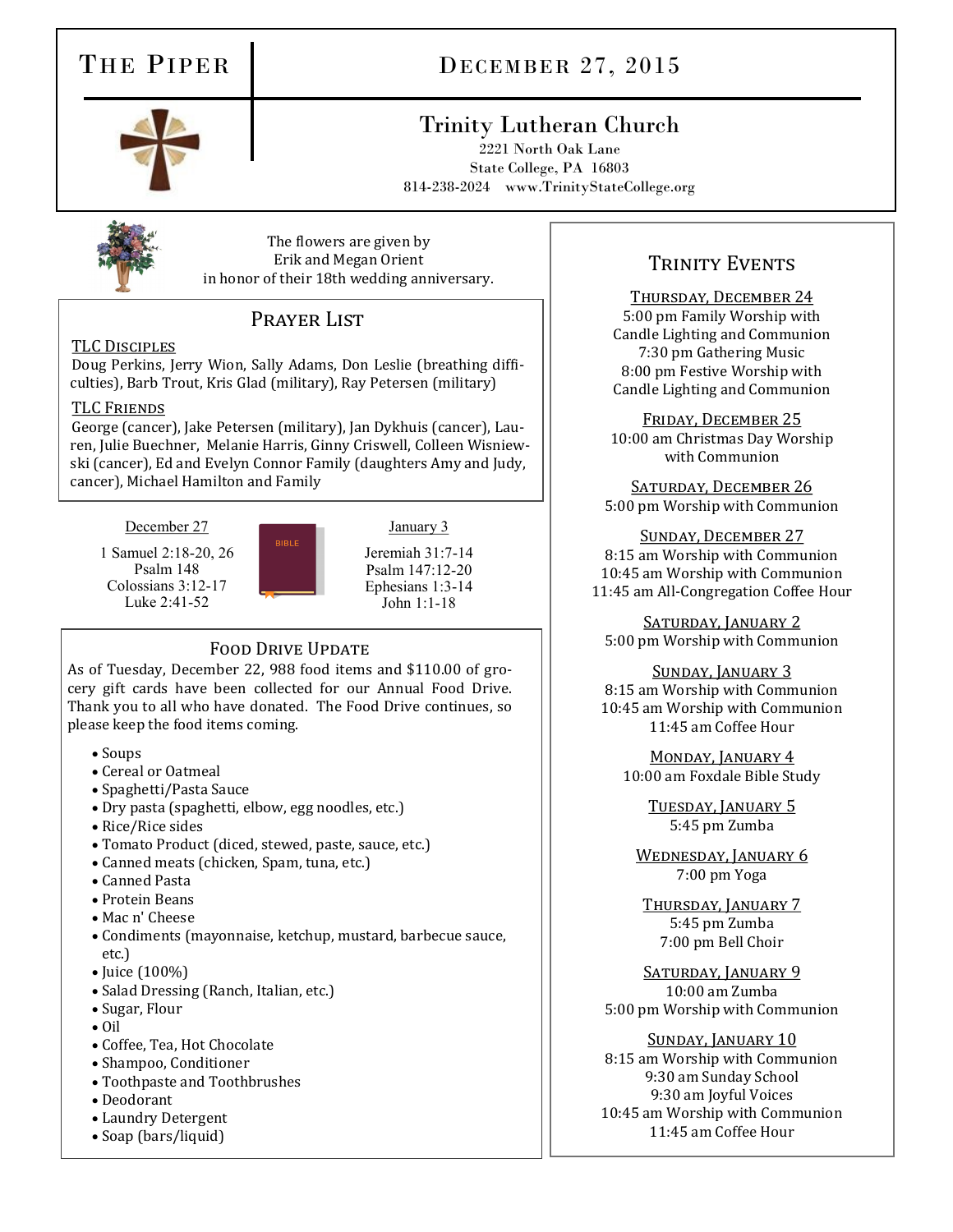

### Christmas Greetings from Bishop Michael

Merry Christmas to you as you gather to celebrate the birth of our Lord and Savior Jesus Christ. I pray that in this Christmas season you may be united and re-united with family and friends, that you may know the peace of Christ, and that you may have find rest at end of this busy year.

This past year we have seen much anxiety and strife in the

world. There are wars against ISIS in the Middle East and continued fighting in Israel between the Israelis and Palestinians. We have seen people protesting injustice that has lead, in some cases, to rioting. There have been shootings in Charleston, SC, Roseburg, OR, and most recently San Bernadino, CA. On top of this, we worry about the environment, the political situation in our country, and the way we care for our veterans. There is much that could cause anxiety and worry.

It is into such a world as this that our Lord Jesus was born. It may be hard to believe, but life was not any easier 2000 years ago. There were wars, a fear of famine and drought, and no medical care. It was into this world, into the anxieties of our lives, that God became flesh and lived among us in Jesus Christ.

Jesus is our hope, our life, and our peace—because in Jesus we see that God has not and will not leave us alone. In Jesus we see that God came to be with us.

Why would God do this? Because God loves us. On the cross Jesus defeated the evils of this world and gave us the promise of eternal life. No matter how bad life gets, God is here, and God is bringing the Kingdom and the restoration and salvation of the entire world in Christ Jesus.

That is the good news of Christmas: God is here. The baby who was laid in a manger is the Lord of all who will not abandon us but who stands with us when we are feeling anxious or afraid.

Jesus is the Lord of peace who brings hope, life, and healing to the world—and to us. May you be comforted by the peace of Christ this season.

+Bishop Michael Rhyne Allegheny Synod, ELCA



Interfaith

Human Services

Communities of faith collaborating to help neighbors in need.

251 Easterly Parkway, Suite 200 State College, PA 16801 Phone: 814-234-7731 FAX: 814-234-7411 ihs-centrecounty.org

**Trinity Lutheran Church** 2221 North Oak Lane State College, PA 16803

Dear Friends,

Thank you for your donation of \$1981.86 to Interfaith Human Services. Your tax deductible donation will impact the lives of individuals and families throughout Centre County through our caring programs. Your contribution to the general fund is especially helpful because it provides the greatest flexibility to our organization as we work toward solutions to low-income household's needs.

We greatly appreciate your generosity. We strive to be excellent stewards of your gift(s) and will do our best each day to be a positive presence in our County. Please let us know if you have any questions about Interfaith Human Services and the work that we do to serve others.

Sincerely.

Sylvia Neely Interim Director

We thank you once again for your<br>denotion to IHS. We tray appreciate<br>all you do to make our work possible.